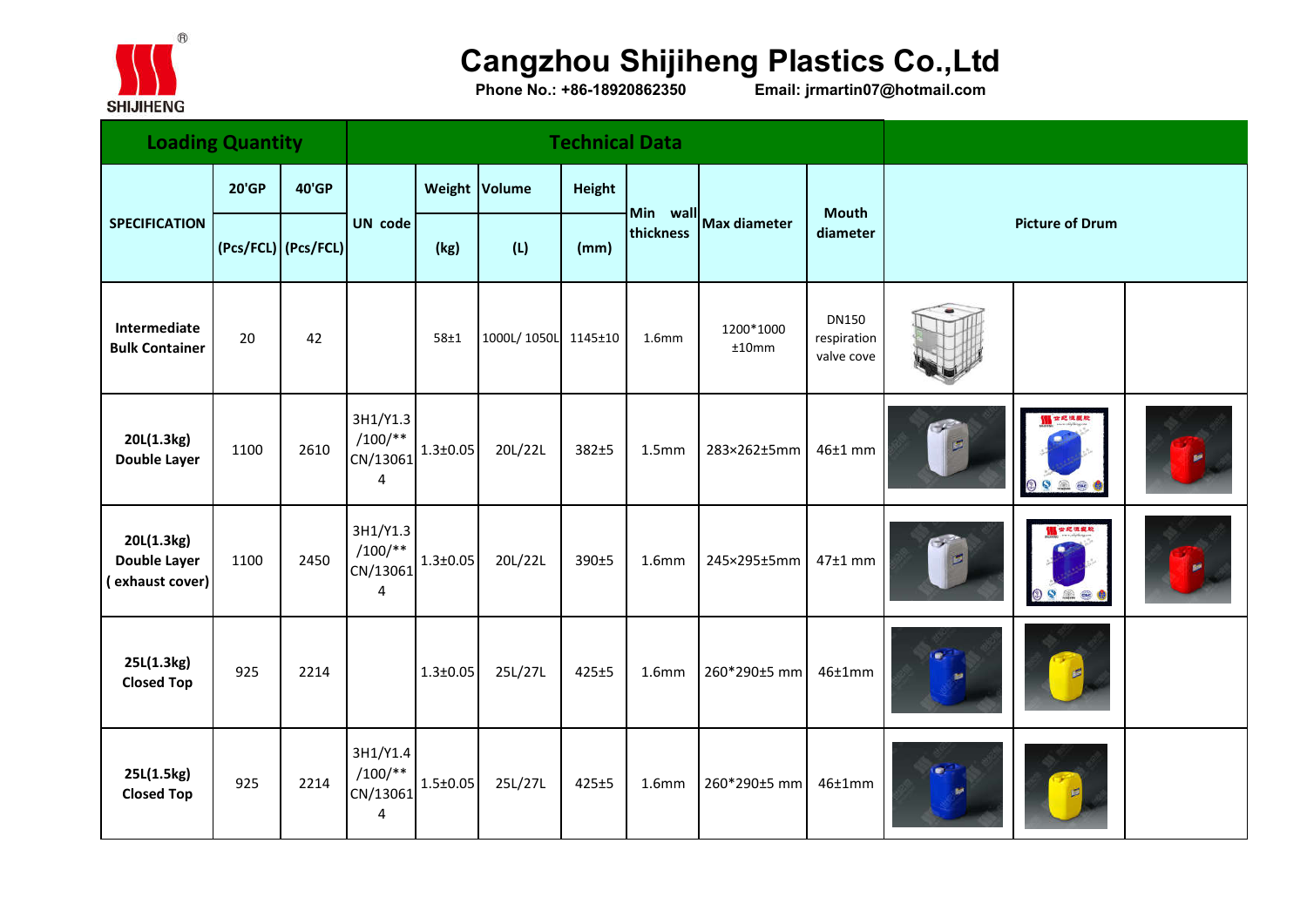| 25L (2.15kg)<br><b>Open Top</b>  |     | 1120 |                                                   | 2.15                | 25L/27L | 490±5  | 1.6 <sub>mm</sub> | 295*295±3 mm 248±3 mm |                |          |  |
|----------------------------------|-----|------|---------------------------------------------------|---------------------|---------|--------|-------------------|-----------------------|----------------|----------|--|
| 30L(1.93kg)<br><b>Closed Top</b> | 774 | 1784 | 3H1/Y1.5<br>$/100/**$<br>CN/13061<br>4            | $1.93 \pm 0.0$<br>5 | 30L/32L | 450±5  | 1.9 <sub>mm</sub> | 281×317±5mm           | 47±1mm         | <b>P</b> |  |
| 30L(2.5kg)<br><b>Open Top</b>    | 500 | 1190 | 1H2/Y35/<br>$S/*^*CN/1$<br>30614                  | $2.5 \pm 0.1$       | 30L/36L | 540±5  | 1.5 <sub>mm</sub> | 330±3 mm              | $270\pm3$ mm   |          |  |
| 40L(2.5kg)                       | 490 | 1120 | 1H2/Y45/<br>$s/**$<br>CN/13061<br>$\overline{4}$  | $2.5 \pm 0.1$       | 40L/42L | 580±10 | 1.5 <sub>mm</sub> | 330±5 mm              | $275 \pm 3$ mm |          |  |
| 48L(2.7kg)                       | 450 | 1050 | 3H2/Y55/<br>$S/***$<br>CN/13061<br>$\overline{4}$ | $2.7 \pm 0.1$       | 48/50L  | 470±10 | 1.5 <sub>mm</sub> | 380±5mm               | 300±5 mm       |          |  |
| 50L(2.5kg)<br>White              | 406 | 864  | 3H2/Y55/<br>$S/***$<br>CN/13061<br>4              | $2.5 \pm 0.1$       | 50L/55L | 575±10 | 1.5 <sub>mm</sub> | 370*320±5 mm 200±3mm  |                |          |  |
| 50L(2.8kg)<br><b>Blue</b>        | 406 | 864  | 3H2/Y55/<br>$S/***$<br>CN/13061<br>$\overline{4}$ | $2.5 \pm 0.1$       | 50L/55L | 575±10 | 1.5 <sub>mm</sub> | 370*320±5 mm          | 200±3mm        |          |  |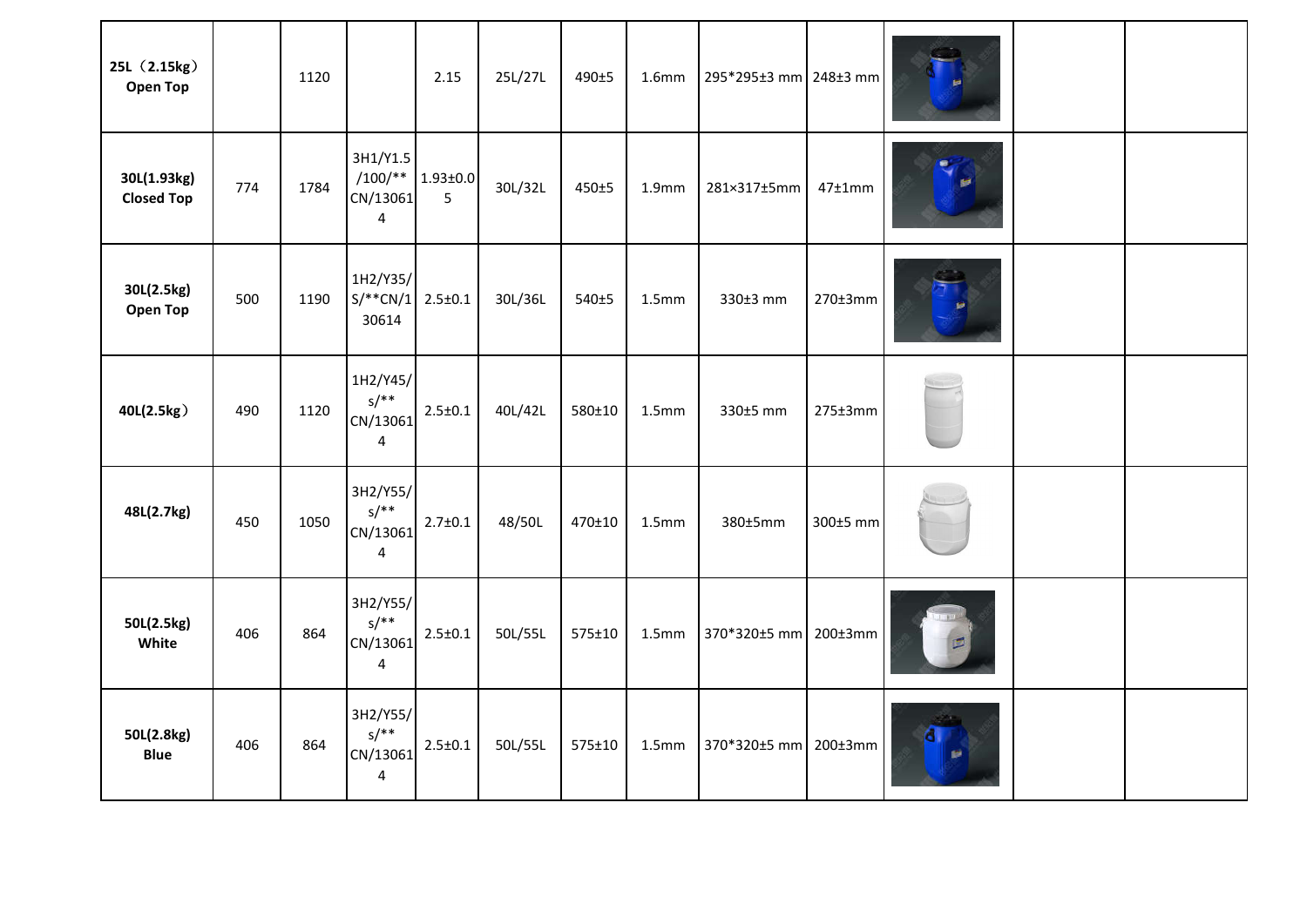| 60L(3.5kg)<br>Open top                                     | 255 | 685 | 1H2/Y68/<br>$S/**$<br>CN/13061<br>4                         | $3.5 \pm 0.1$  | 60L/65L                  | 620±10       | 1.7 <sub>mm</sub> | 410±3 mm | 331±3mm                          |               |            |   |
|------------------------------------------------------------|-----|-----|-------------------------------------------------------------|----------------|--------------------------|--------------|-------------------|----------|----------------------------------|---------------|------------|---|
| 60L(3kg)<br><b>Closed top</b>                              | 288 | 576 | 1H1/Y1.5<br>$/100/*$<br>CN/13061<br>$\overline{\mathbf{4}}$ | $3.0 + 0.1$    | 60L/63L                  | 700±10m<br>m | 2.0 <sub>mm</sub> | 380±5mm  | 52±3mm<br>$23.5 \pm 3$ mm        | 置             | e.<br>圓    |   |
| 60L(3kg)<br><b>Closed Top with</b><br>the exhaust<br>cover | 288 | 576 | 1H1/Y1.5<br>$/100/*$<br>CN/13061<br>$\overline{4}$          | $3.0 + 0.1$    | 60.00                    | 700±10       | 2.0 <sub>mm</sub> | 380±5mm  | $58 \pm 1$ mm<br>$26.5 \pm 1$ mm | Ë             | $e^+$<br>圓 |   |
| 125L-1 (5.5kg)<br><b>Open Top</b>                          | 120 | 292 |                                                             | $5.5 \pm 0.15$ | 125L/128L                | 835±10       | 2.5mm             | 484±3 mm | 400±3mm                          | $-1$          |            |   |
| 135L(6.8kg)<br>Open Top                                    | 120 | 288 | 1H2/Y135<br>$/s/**$<br>CN/13061<br>4                        |                | $6.8 \pm 0.15$ 135L/138L | 880±10       | 2.8 <sub>mm</sub> | 488±3 mm | 400±3mm                          | 闓             |            |   |
| 160L-T(7.0kg)                                              | 96  | 240 | 1H2/Y168<br>$/s/**$<br>CN/13061<br>4                        | $7.0 \pm 0.15$ | 160L/163L                | 970±10       | 3.0 <sub>mm</sub> | 505±5 mm | 400±3mm                          | $\rightarrow$ |            |   |
| 200L(8.5kg)<br><b>Single Layer</b><br><b>Single Ring</b>   | 96  | 216 | 1H1/Y1.3/<br>$100/**$<br>CN/13061<br>$\overline{4}$         | $8.5 \pm 0.15$ | 200L/220L                | 940±10       | 3.0 <sub>mm</sub> | 580±5 mm | 65±1mm                           | <b>Main</b>   |            | 聊 |